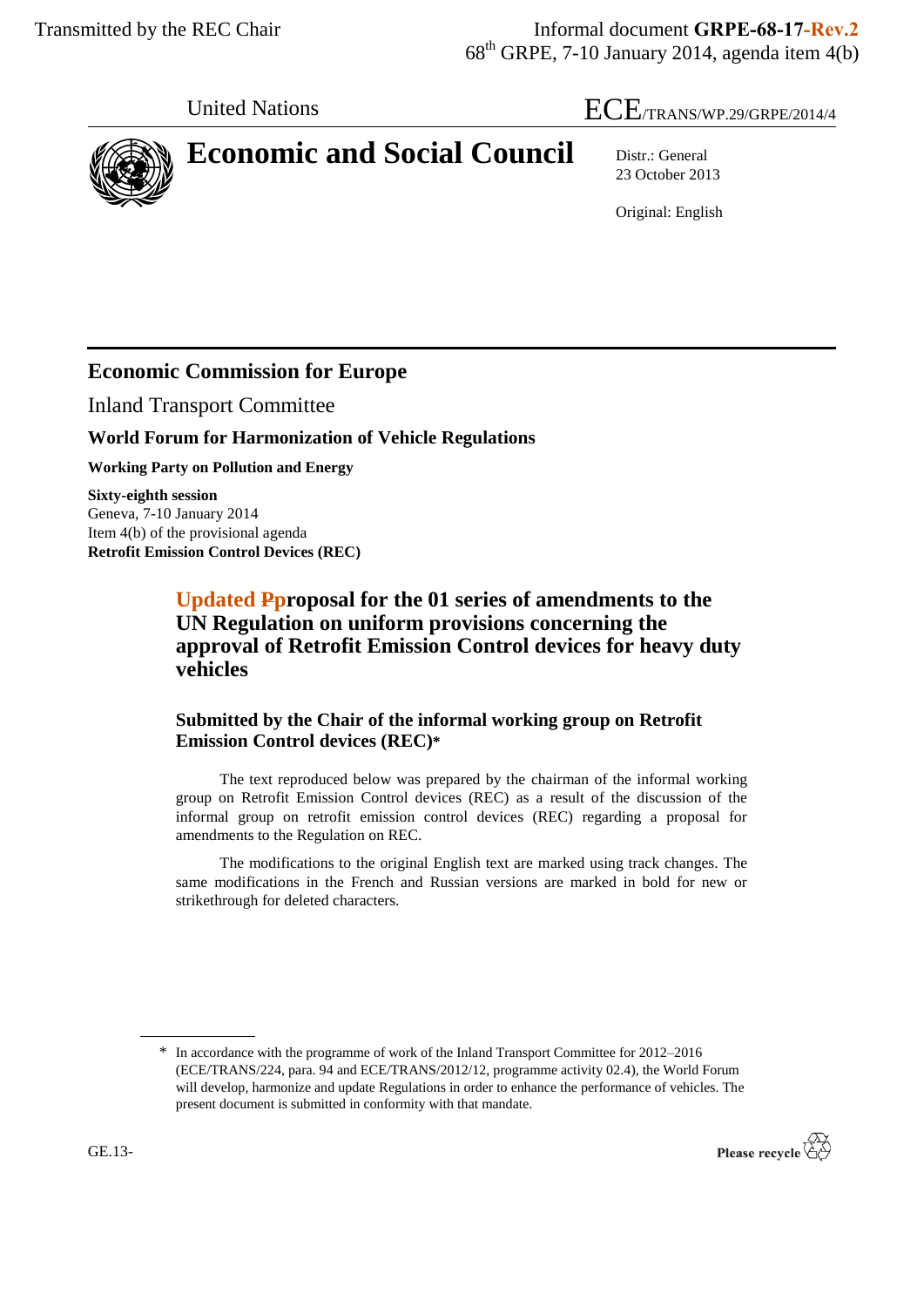#### **I. Proposal**

*Paragraph 1.*, amend to read:

#### "**1. Purpose**

This Regulation provides a harmonized method for the classification, evaluation and approval of Retrofit Emission Control (REC) systems for particulate matter (PM), for oxides of nitrogen ( $NO<sub>X</sub>$ ), or for both PM and  $NO<sub>X</sub>$ , and for the determination of the levels of emissions from compressionignition (CI) engines used in applications within the scope indicated in paragraph 2.

The Regulation provides a framework for approval of RECs for different applications with corresponding environmental performance levels and for the identification in Type Approval of those levels."

*Paragraph 3.5.*, amend to read:

"3.5. "*Class IIA or IIB retrofit emission control device (REC)*" means a REC device which is intended to control particulate matter emissions only, and which does not increase the direct tailpipe  $NO<sub>2</sub>$  emissions by more than the per-centage specified in paragraph 8.4.2 based on the engine baseline emission NO<sub>2</sub> level."

*Paragraph 6.2.*, amend to read:

"6.2. An approval number shall be assigned to each REC approved. Its first two digits (at present  $00-01$  according to this series of amendmentsthe Regulation in its original form) shall indicate the series of amendments incorporating the most recent major technical amendments made to the Regulation at the time of issue of the approval. The same type approval number shall not be assigned to another REC."

*Add a new paragraph 7.5.4.*, to read:

"7.5.4. The filter of a particulate reduction REC or a combined PM and NOx reduction REC shall be designed and constructed in a way that in can only be installed in one direction. Intentionally or unintentionally reversing the filter shall be physically impossible."

*Paragraph 8.3.1.*, amend Table 1 to read:

"8.3.1. The reduction level of a REC system is characterised by means of its reduction efficiency as specified in Table 1:

#### Table 1 **Reduction levels**

"

|                      |         | Minimum reduction efficiency $(\%)$ |
|----------------------|---------|-------------------------------------|
|                      | PM mass | $NO_{X}$                            |
| Reduction level 0001 | $50-90$ | 60                                  |

**2**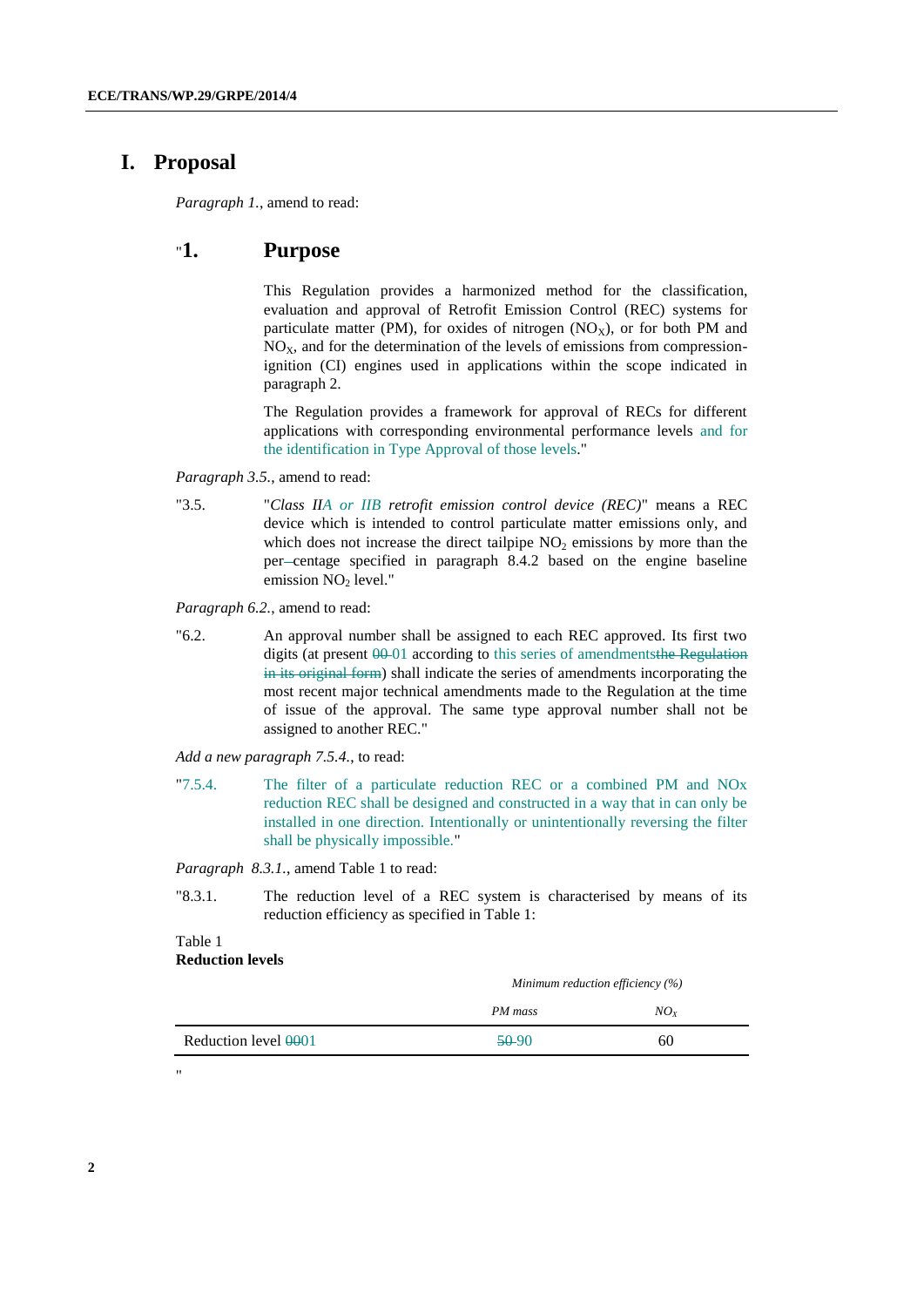*Paragraph 8.4.2.*, amend to read:

"8.4.2. For a Class IIA REC, the  $NO<sub>2</sub>$  incremental increase shall not be more than 30 20 percentage points greater than the level recorded when no REC is fitted (baseline). As an example, if baseline  $NO<sub>2</sub>$  is 10 per cent of  $NO<sub>X</sub>$ , the maximum permitted  $NO_2$  emission with the REC is  $40-30$  per cent of  $NO_X$ measured as defined in Annex 5. For a Class IIB REC, the  $NO<sub>2</sub>$  incremental increase shall be no more than 30 percentage points."

*Paragraph 8.5.*, amend (also adding paragraphs 8.5.1. to 8.5.4.) to read:

- "8.5. [This paragraph is reserved for future use.]PMParticle Nnumber emissions requirements
- 8.5.1. **TypeClass I, TypeClass IIA or IIB and TypeClass IV REC approved to PM** Reduction Level 01 shall provide a reduction efficiency for PMparticle number of at least 97% from the engine baseline emissions of the test engine as defined in paragraph 12 when measured using the test procedure(s) set out in this Regulation.
- 8.5.2. Direct sampling from raw exhaust gas prior to dilution is permitted. The dilution ratios of the particle number diluters (PND1 and PND2 of the particle transfer system, as defined in Regulation 49) shall then be adapted to the measurement range of the particle number counter (PNC).
- 8.5.3. The PMparticle number reduction efficiency is determined as the difference of 1 minus the penetration, which is the ratio between the PMparticle number emissions downstream of the REC system and the PMparticle number emission of the engine system before fitment of the REC. The PMparticle number reduction efficiency is indicated as a percentage. The PM particle number reduction efficiency shall be determined for the appropriate test cycle as defined in paragraph 8.3.2.

reduction efficiency (percent) =  $(1 - (E_{REC} \div E_{Base})) \times 100$ .

8.5.4. If two PM particle number measurement systems are used in parallel for measurement of the PMparticle number reduction efficiency, they shall give measurements within 5% of each other when measuring simultaneously from the same sample point."

*Paragraph 11.3.*, amend to read:

- "11.3. The emission control system of the original engine manufacturer shall not be modified, except for:
	- (a) Modifications allowed by written permission of the original engine manufacturer; or
	- (b) In the case of a Class I, Class IIA or Class IIB REC, replacement of an existing diesel oxidation catalyst providing that:
		- (i) The requirements of paragraph 8.4. are met; and
		- (ii) The retrofitted engine system meets at least the limits for the stage to which the base engine was approved for each of the other controlled pollutants relevant to that stage;
	- (c) The installation of temperature and/or pressure measuring probes at the entrance of the NOx reduction REC system including the dosing unit."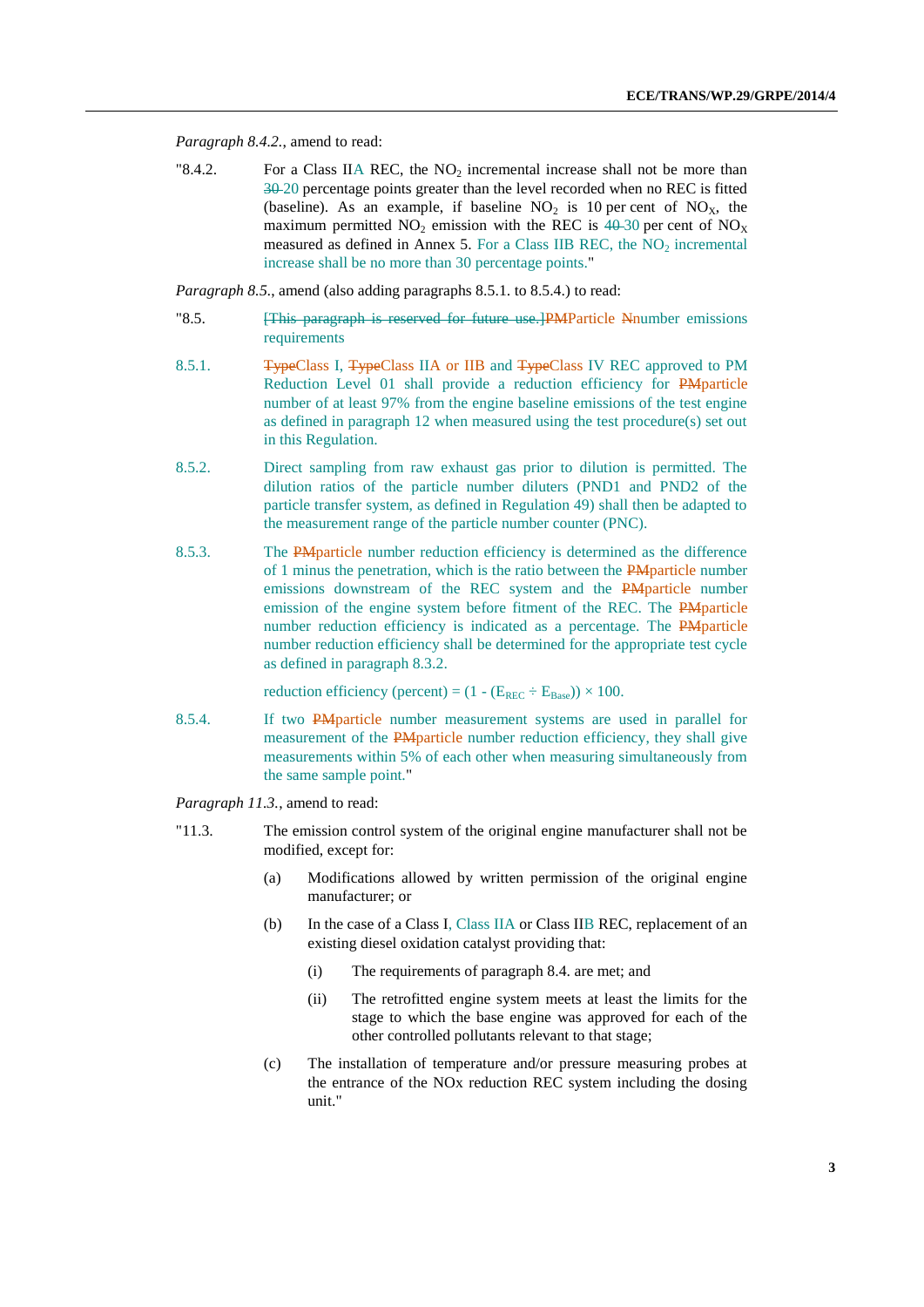*Add a new section 26*, to read:

#### "**26. Transitional provisions**

- 26.1. As from the official date of entry into force of the 01 series of amendments, no Contracting Party applying this UN Regulation shall refuse to grant and refuse to accept ECE UN type approval under this UN Regulation as amended by the 01 series of amendments.
- 26.2. As from the official date of entry into force of the 01 series of amendments, Contracting Parties applying this Regulation shall not refuse the sale of RECs which meet the requirements of this Regulation as amended by the 01 series of amendments.
- 26.23. As from  $\overline{1}$  month after the official date of entry into force of the 01 series of amendments, Contracting Parties applying the 01 series of amendments of this Regulation may refuse the sale-type approval of RECs which do not meet the requirements of the 01 series of amendments to this Regulation.
- 26.3. Contracting Parties applying this Regulation may continue to grant approvals to those RECs which comply with any previous level of this Regulation provided that the RECs are intended for the use in Contracting Parties that apply the relevant requirements in their national legislations."

*Annex 4*, amend to read:

### "**Annex 4**

#### **Arrangement of the REC System Type-Approval mark**

Model A

(See paragraph 5 of this Regulation)



 $a = 8$  mm min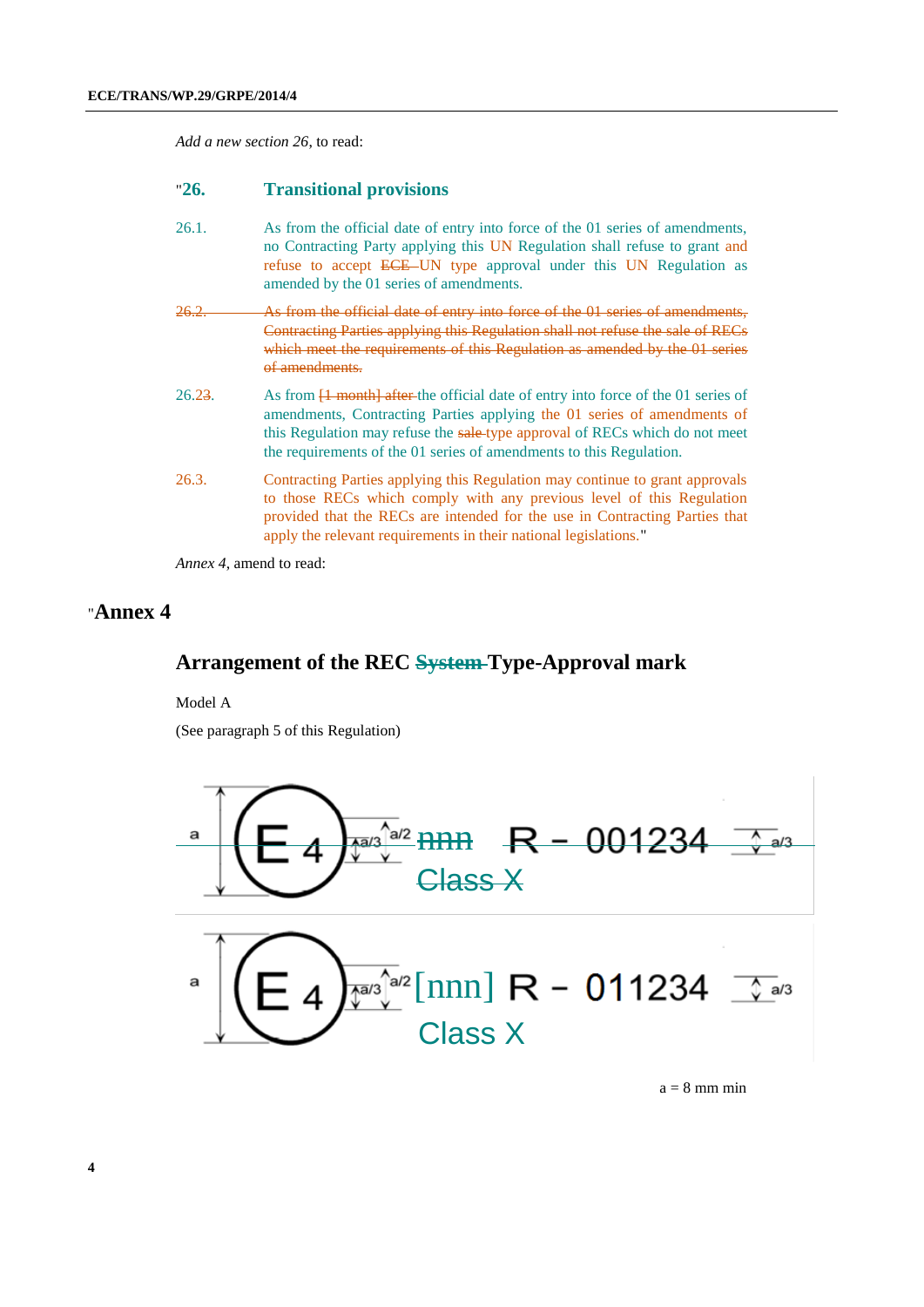The above example type-approval mark affixed to a REC shows that the type concerned has been approved in the Netherlands (E4), pursuant to Regulation No. [nnn] under type-approval No. 001234. The first two digits of the type-approval number indicate that the approval was granted in accordance with the requirements of Regulation No. [nnn] in its original the form amended by this series. The approval mark shall also show the Class of REC (I, IIA, IIB, III or IV)."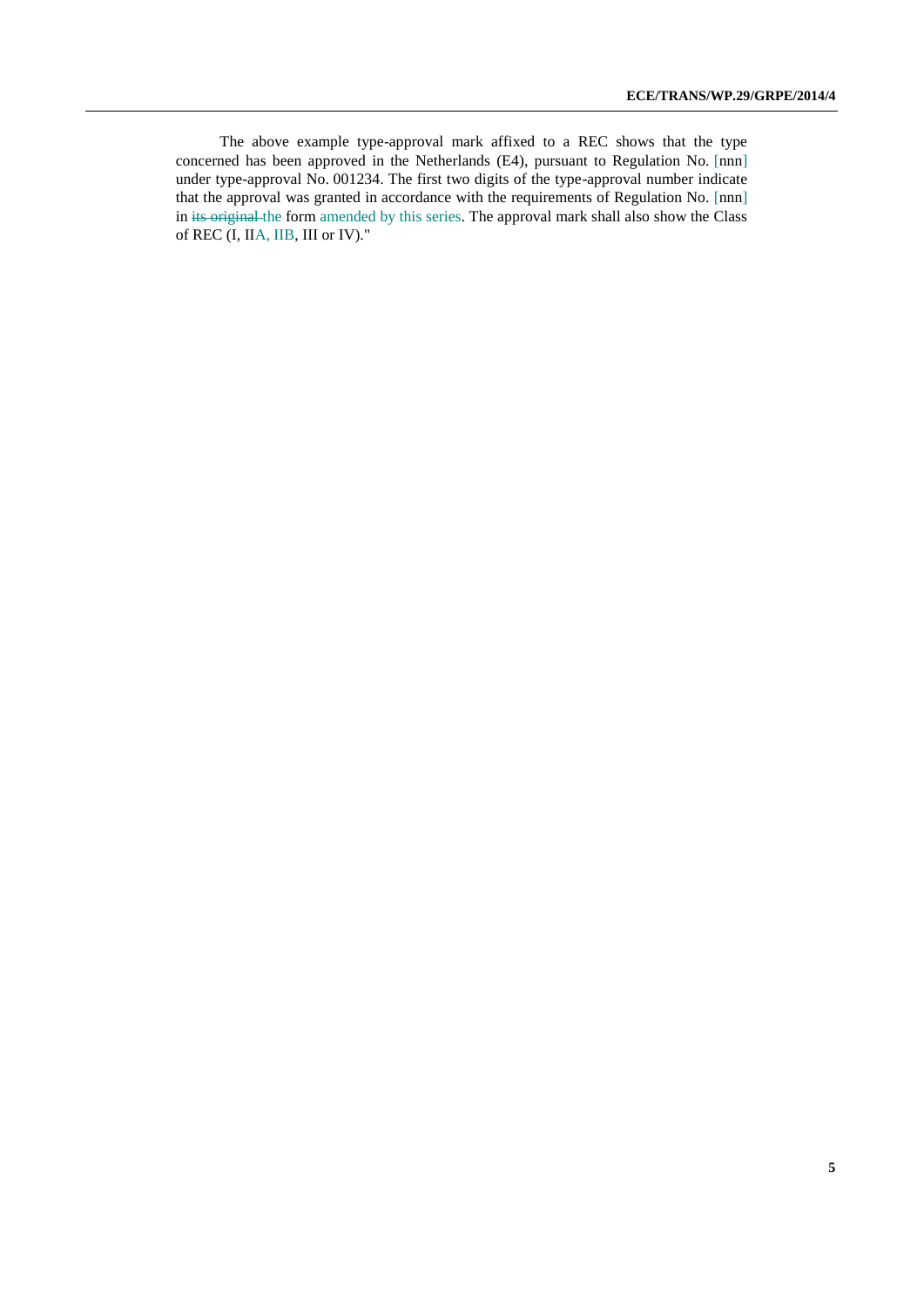*Annex 8*, amend to read:

#### "**Annex 8**

# **Test sequences**

1. Test sequence for particulate reduction REC

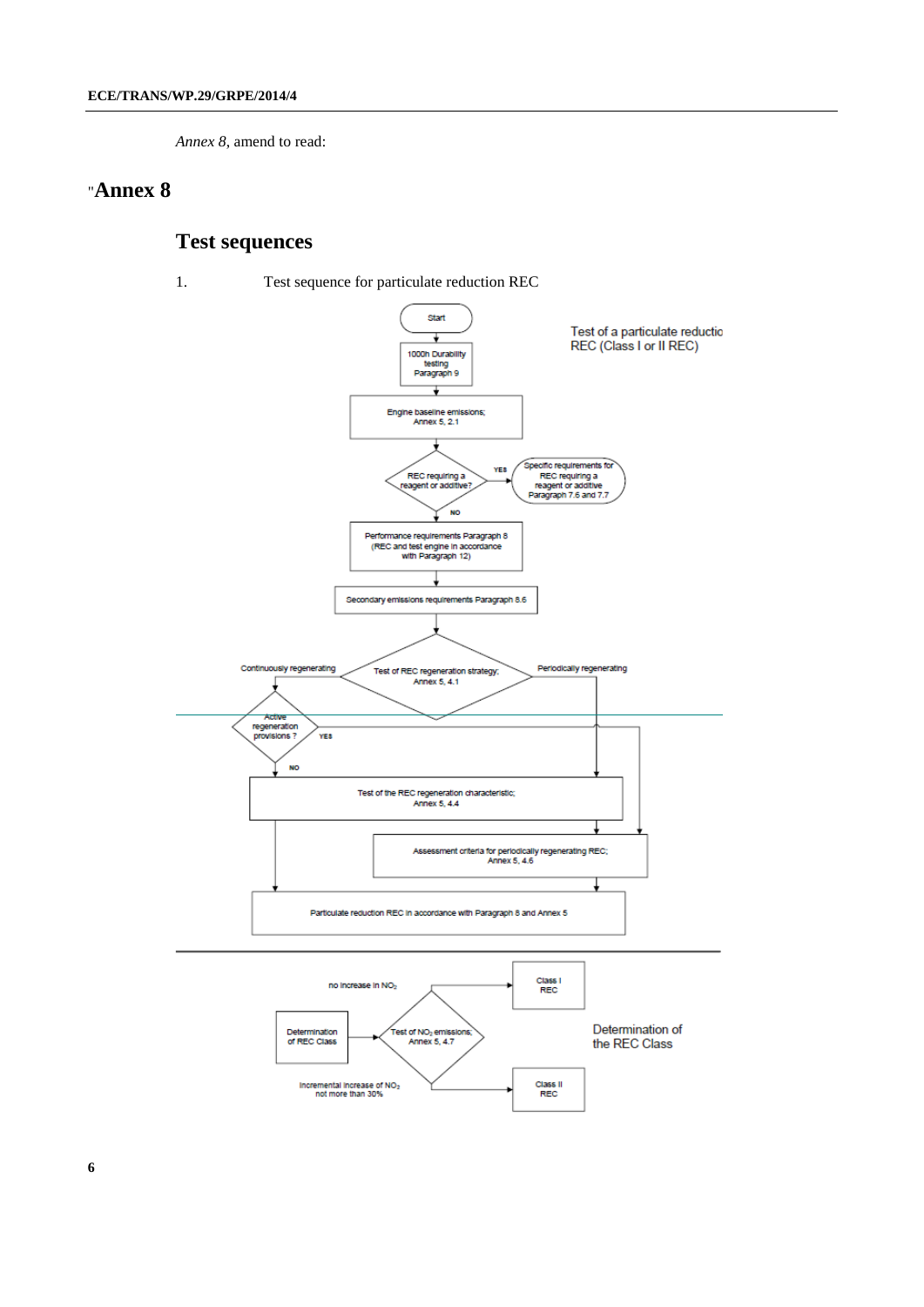



2. …"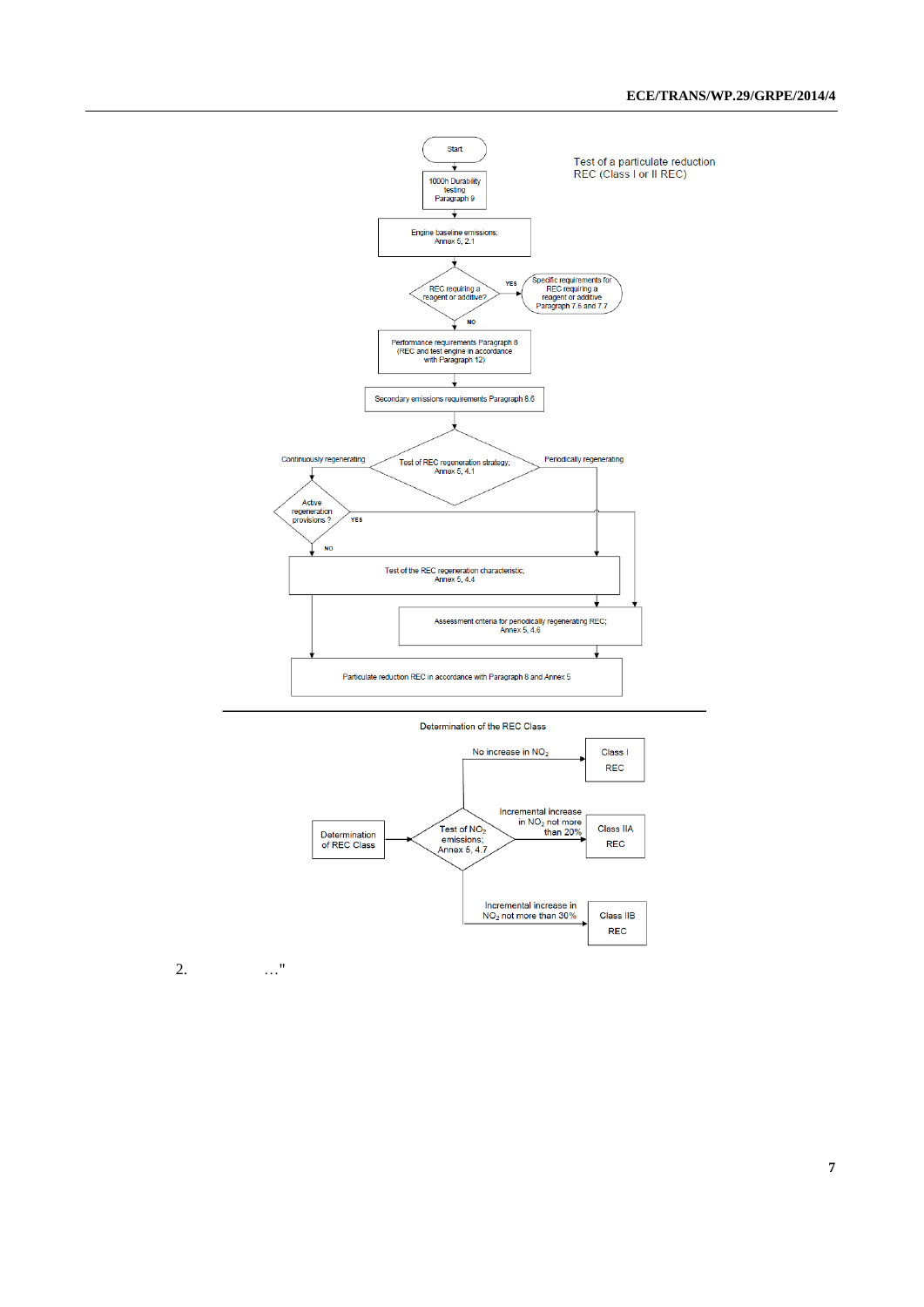*Annex 9*, amend to read:

## "**Annex 9**

# **Limit value equivalence tables**

- 1. The requirements for each type of REC in terms of meeting the limits of the next more stringent emission stage, as required by paragraph 8.2. of this Regulation, are illustrated in the tables below.
- 2. The tables below show emission limits in g/kWh that would have to be met in order to achieve equivalence to the standard shown from each baseline.
- 3. The efficiency requirements detailed in paragraph 8.3. of this Regulation may require that the measured emissions are lower than these limit values.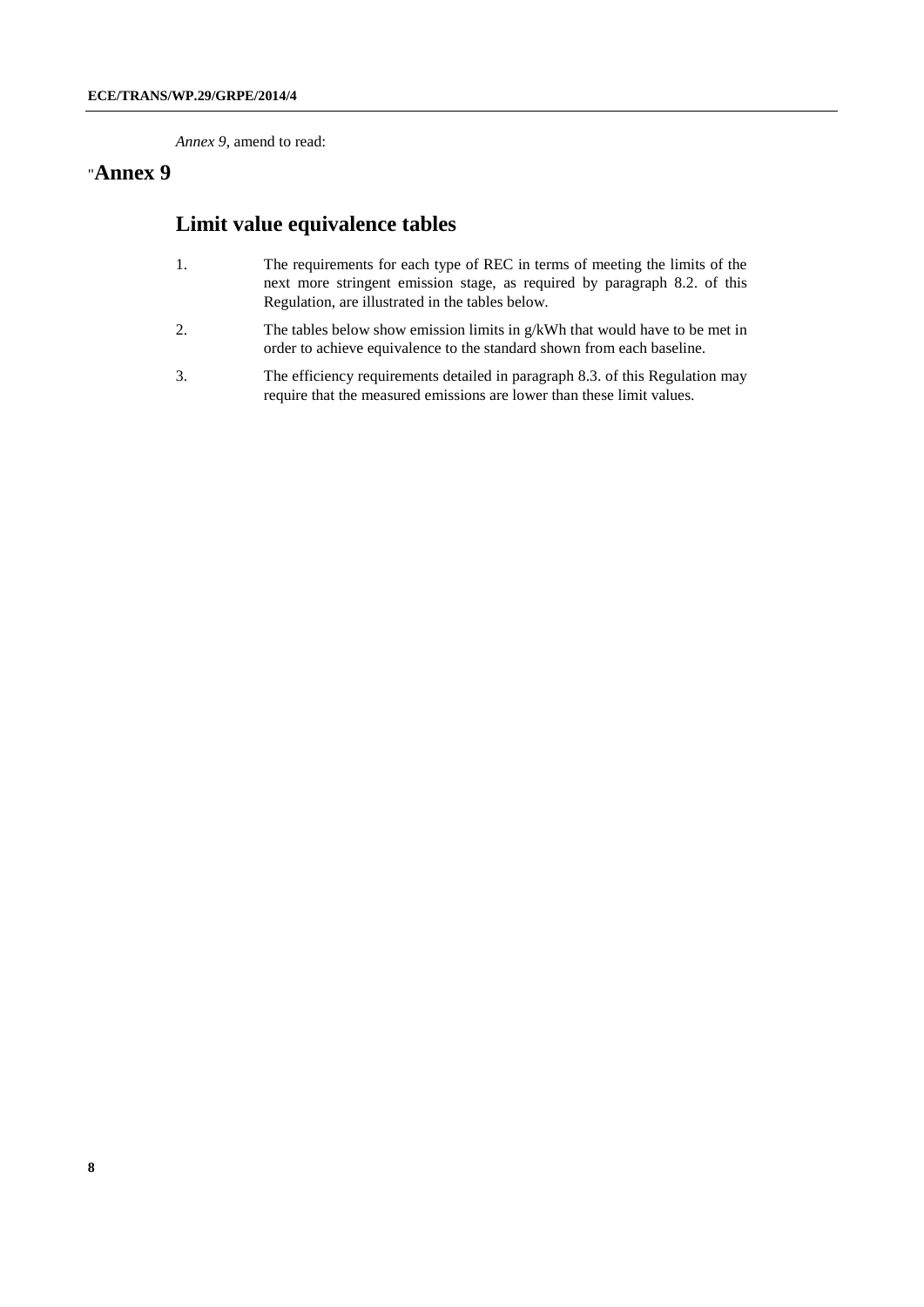#### Table A9/1 **Equivalence matrix for Regulation No. 49 Standard series** Emission limits in g/kWh.

| Baseline* |                 | Component | Class <b>VIIA/IIB</b> |      |                    |      | Class III          |         |          | Class IV                |         |                 |                 |
|-----------|-----------------|-----------|-----------------------|------|--------------------|------|--------------------|---------|----------|-------------------------|---------|-----------------|-----------------|
|           |                 |           |                       |      | To the standard of |      | To the standard of |         |          | To the standard of      |         |                 |                 |
|           |                 |           | A                     | Bl   | B2                 | ◡    | А                  | B1      | B2       | А                       | B1      | B <sub>2</sub>  | C               |
| Before A  | NO <sub>X</sub> | (ESC)     |                       |      |                    |      | $5-0$              | $3 - 5$ | $2_{7}0$ | $5-0$                   | $3 - 5$ | $2_{\bar{z}}.0$ | $2_{7}0$        |
|           |                 | (ETC)     |                       |      |                    |      | $5-0$              | $3 - 5$ | $2_{7}0$ | $5-0$                   | $3 - 5$ | $2_{7}0$        | $2_{\bar{z}}.0$ |
|           | PM              | [ESC]     | $0, 10^{(1)}$         | 0,02 | 0,02               | 0,02 |                    | ۰       | -        | $0, 10^{(1)}$           | 0,02    | 0,02            | 0,02            |
|           |                 | (ETC)     | $0.16^{(2)}$          | 0,03 | 0, 03              | 0,02 | -                  | -       | -        | $0$ , 16 <sup>(2)</sup> | 0,03    | 0, 03           | 0,02            |

 $\frac{(1)}{(1)}$  0,.13 g /kWh for engines having a swept volume of less than 0,.75 dm<sup>3</sup> per cylinder and a rated power speed of more than 3000 min<sup>-1</sup>

| <sup>(2)</sup> $0$ <sub>7</sub> .21 g/kWh for engines having a swept volume of less than $0$ <sub>7</sub> .75 dm <sup>3</sup> per cylinder and a rated power speed of more |  |
|----------------------------------------------------------------------------------------------------------------------------------------------------------------------------|--|
| than 3000 $\text{min}^{-1}$                                                                                                                                                |  |

| Baseline* |                 | Component | Class <b>VIIA/IIB</b><br>To the standard of |                |      |  |                          | Class III<br>To the standard of |         | Class IV<br>To the standard of |                |          |  |
|-----------|-----------------|-----------|---------------------------------------------|----------------|------|--|--------------------------|---------------------------------|---------|--------------------------------|----------------|----------|--|
|           |                 |           | B1                                          | B <sub>2</sub> |      |  | B1                       | B <sub>2</sub>                  |         | Βl                             | B <sub>2</sub> | C        |  |
| A         | NO <sub>X</sub> | (ESC)     |                                             | -              |      |  | $3 - 5$                  | $2 - 0$                         | $2 - 0$ | $3 - 5$                        | $2_{7}0$       | $2_{7}0$ |  |
|           |                 | (ETC)     |                                             | -              |      |  | $3 - 5$                  | $2 - 0$                         | $2 - 0$ | $3 - 5$                        | $2_{7}0$       | $2_{7}0$ |  |
|           | PM              | (ESC)     | 0,02                                        | 0,02           | 0,02 |  | $\overline{\phantom{0}}$ | -                               |         | 0,02                           | 0,02           | 0,02     |  |
|           |                 | (ETC      | 0, 03                                       | $0 - 03$       | 0,02 |  | $\overline{\phantom{0}}$ | -                               |         | 0,03                           | 0,03           | 0,02     |  |

| Baseline <sup>*</sup> |                 | Component |                |       | Class I/IIA/IIB    | Class III          |                 |       | Class IV                 |                          |                          |  |
|-----------------------|-----------------|-----------|----------------|-------|--------------------|--------------------|-----------------|-------|--------------------------|--------------------------|--------------------------|--|
|                       |                 |           |                |       | To the standard of | To the standard of |                 |       | To the standard of       |                          |                          |  |
|                       |                 |           | B <sub>2</sub> | C     | D                  | B <sub>2</sub>     | C               | D     | B <sub>2</sub>           | $\mathcal{C}_{0}^{0}$    | D                        |  |
|                       |                 | (ESC)     |                |       |                    | $2_{\bar{1}}.0$    | $2_{7}0$        |       | $2_{\bar{1}}.0$          | $2_{\bar{2}}.0$          |                          |  |
|                       | NO <sub>X</sub> | (ETC)     |                |       |                    | $2_{7}0$           | $2_{\bar{z}}.0$ |       | $2_{\bar{z}}.0$          | $2_{\bar{2}}.0$          | $\overline{\phantom{0}}$ |  |
|                       |                 | (WHSC)    |                |       |                    |                    | -               | 0, 4  |                          |                          | 0, 4                     |  |
| B <sub>1</sub>        |                 | (WHTC)    |                |       |                    | -                  | ÷               | 0, 46 | $\overline{\phantom{a}}$ | ۰                        | 0, 46                    |  |
|                       |                 | (ESC)     | 0,02           | 0,02  | -                  |                    |                 |       | 0,02                     | 0,02                     | $\overline{\phantom{0}}$ |  |
|                       | <b>PM</b>       | (ETC)     | 0, 03          | 0, 02 | -                  | -                  |                 |       | 0, 03                    | 0,02                     | $\overline{\phantom{0}}$ |  |
|                       |                 | (WHSC)    |                | -     | 0, 01              | -                  |                 |       |                          | $\overline{\phantom{a}}$ | 0,01                     |  |
|                       |                 | (WHTC)    |                |       | 0, 01              |                    |                 |       |                          | -                        | 0,01                     |  |

| <b>Baseline</b> | Component       |        | Class I/IIA/IIB          |                          |                    |  |                          | Class III |  |                    | Class IV                 |  |  |  |
|-----------------|-----------------|--------|--------------------------|--------------------------|--------------------|--|--------------------------|-----------|--|--------------------|--------------------------|--|--|--|
|                 |                 |        |                          |                          | To the standard of |  | To the standard of       |           |  | To the standard of |                          |  |  |  |
|                 |                 |        | $\mathcal{C}_{0}^{0}$    | D                        |                    |  | $\mathcal{C}_{0}^{0}$    | D         |  | C                  | D                        |  |  |  |
|                 |                 | (ESC)  |                          |                          |                    |  | $2_{\bar{1}}.0$          | -         |  | $2_{\bar{1}}.0$    | -                        |  |  |  |
|                 | NO <sub>X</sub> | (ETC)  | -                        |                          |                    |  | $2_{7}0$                 | -         |  | $2_{\bar{2}}.0$    | $\overline{\phantom{0}}$ |  |  |  |
|                 |                 | (WHSC) | -                        |                          |                    |  | $\overline{\phantom{a}}$ | 0, 4      |  | ۰                  | 0, 4                     |  |  |  |
| B <sub>2</sub>  |                 | (WHTC) | ۰                        |                          |                    |  | $\overline{\phantom{a}}$ | 0, 46     |  | ۰                  | 0, 46                    |  |  |  |
|                 | <b>PM</b>       | (ESC)  | 0,02                     | $\overline{\phantom{a}}$ |                    |  | -                        | -         |  | 0, 02              | $\overline{\phantom{0}}$ |  |  |  |
|                 |                 | (ETC)  | 0,02                     | $\overline{\phantom{a}}$ |                    |  | $\overline{\phantom{0}}$ | -         |  | 0,02               | $\overline{\phantom{m}}$ |  |  |  |
|                 |                 | (WHSC) | $\overline{\phantom{0}}$ | 0, 01                    |                    |  | $\overline{\phantom{0}}$ | -         |  | ۰                  | 0,01                     |  |  |  |
|                 |                 | (WHTC) | $\overline{\phantom{0}}$ | 0,01                     |                    |  | -                        | -         |  | -                  | 0,01                     |  |  |  |

\* Where A, B1, B2 and C correspond to the limit values in tables 1 and 2 of the 05 series of amendments to Regulation No. 49 and D corresponds to the limit values in the 06 series of amendments to Regulation No. 49.

# **II. Justification**

…"

1. The document introduces modifications to the proposal for the UN Regulation on Retrofit Emission Control devices (REC). Like the REC Regulation in its